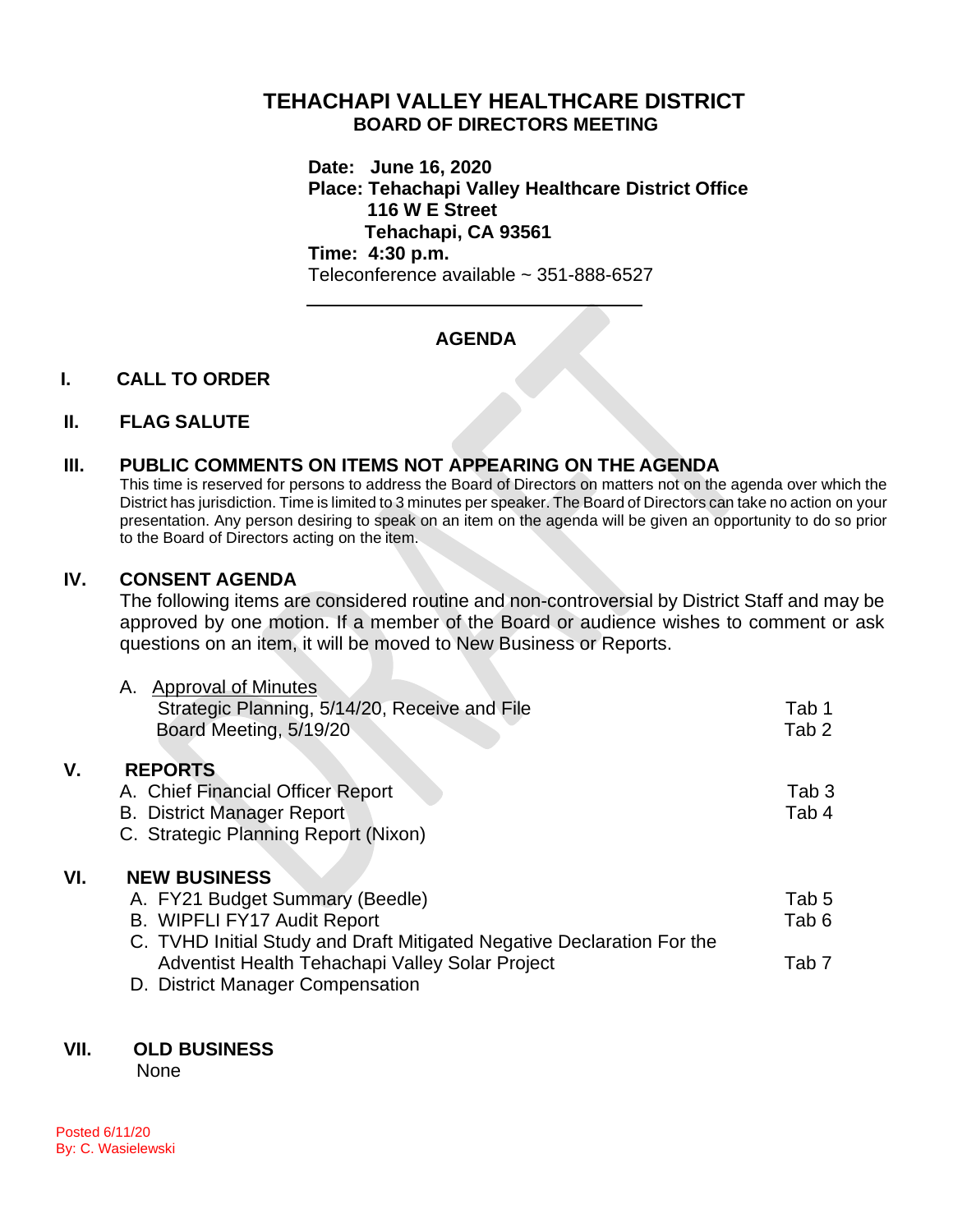## **VIII. BOARD COMMENTS ON ITEMS NOT APPEARING ON THE AGENDA**

## **IX. ADJOURNMENT**

#### **NOTICE TO THE PUBLIC**

#### **PUBLIC COMMENT PERIOD FOR REGULAR MEETINGS**

Members of the public may comment on any item on the agenda before the Board takes action on it. The public may also comment on items of interest to the public that is within the subject matter jurisdiction of the Board; provided, however, the Board may not take action on any item not appearing on the agenda unless the action is otherwise authorized by law. Any person addressing the Board will be limited to a maximum of three (3) minutes so that all interested parties have an opportunity to speak.

#### **COPIES OF PUBLIC RECORDS**

All writings, materials, and information provided to the Board for their consideration relating to any open session agenda item of the meeting are available for public inspection and copying during regular business hours at the Administration Office of the District at 305 S. Robinson St., Tehachapi, California.

#### **COMPLIANCE WITH ADA**

This agenda shall be made available upon request in alternative formats to persons with a disability, as required by the Americans with Disabilities Act of 1990 (42 U.S.C. § 12132) and the Ralph M. Brown Act (Cal. Gov't Cod. § 54954.2). Persons requesting a disability related modification or accommodation in order to participate in the meeting, should contact the Executive Office during regular business hours by phone at 661-750-4848, or in person at the District's Administrative Office at 305 S. Robinson St., Tehachapi, California.